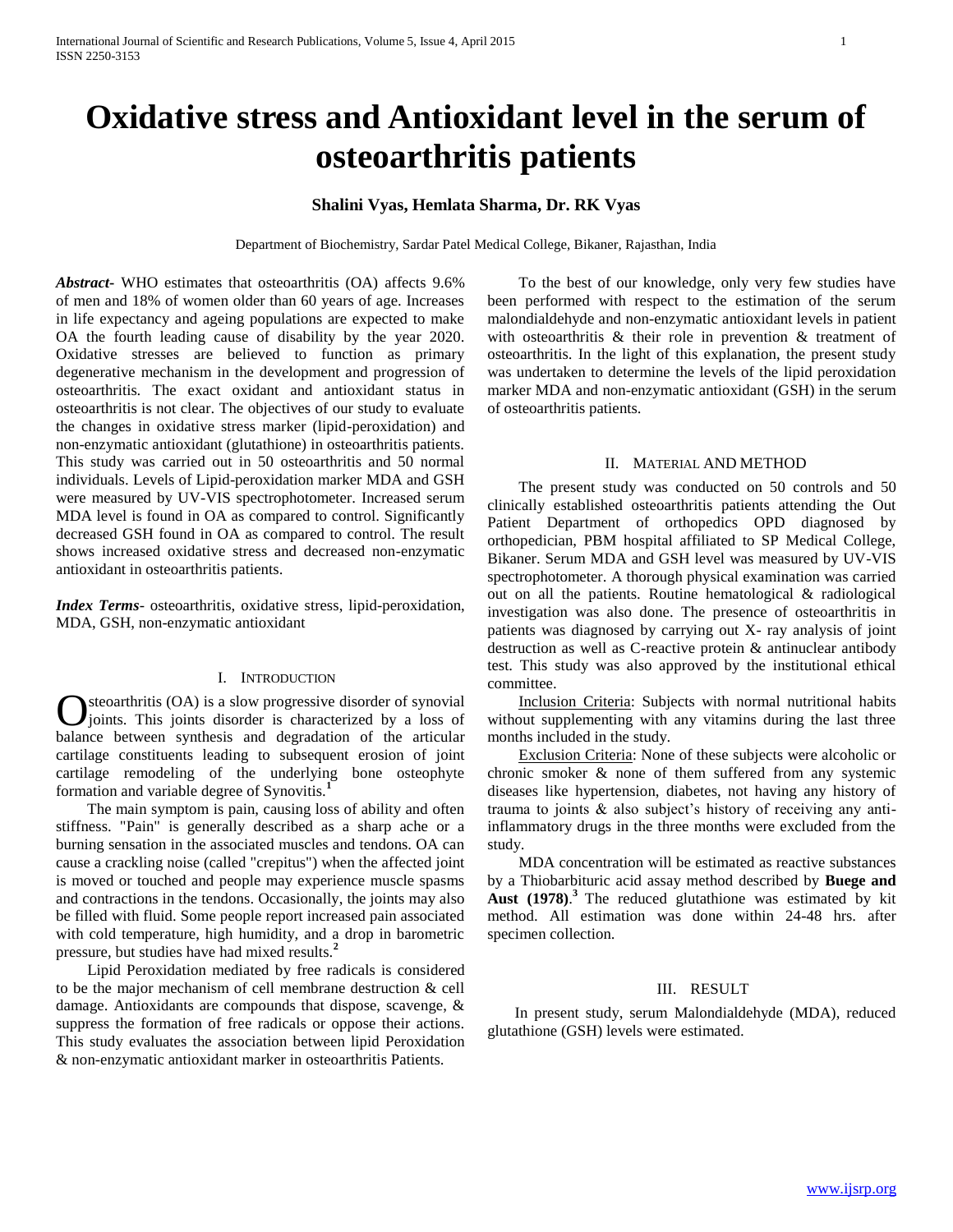| Study group     | MDA $(nmol/ml)$ Mean GSH $(mg/dl)$<br>$+/- SD$ | Mean $+/-$ SD       |
|-----------------|------------------------------------------------|---------------------|
| Patients (50)   | $1.719 + -0.44$                                | $12.2076 + - 1.414$ |
| Controls $(50)$ | $3.2722 + (-1.153)$                            | $9.2076 + (-1.140)$ |

**Table 1: Levels of serum MDA, reduced glutathione, in patients with osteoarthritis and controls.**

|  |  | Table 2: Comparison of mean values of blood parameters in normal control subjects with Osteoarthritis (OA) |  |  |  |  |
|--|--|------------------------------------------------------------------------------------------------------------|--|--|--|--|
|  |  |                                                                                                            |  |  |  |  |

| <b>Blood Parameters</b>              | <b>Normal</b><br><b>Control</b><br>subjects.<br>$(n=50)$ |       | Osteoarthritis Patients (OA)<br>$(n=50)$ |       | Significant |                   |  |
|--------------------------------------|----------------------------------------------------------|-------|------------------------------------------|-------|-------------|-------------------|--|
|                                      | Mean<br>$\ddot{}$<br>S.D.                                | S.E.  | Mean $+$ S.D                             | S.E.  | t           | P                 |  |
| Malondialdehyde<br>(MDA)<br>nmol/ml  | 1.719<br>$\pm$<br>0.445                                  | 0.063 | $3.272 \pm 1.153$                        | 0.163 | 8.879       | 0.0001<br>$HS***$ |  |
| Reduced Glutathione<br>$(GSH)$ mg/dl | $12.207 \pm 1$<br>.414                                   | 0.200 | $9.207 \pm 1.140$                        | 0.161 | 111.675     | 0.0001<br>$HS***$ |  |

 The serum MDA levels in the osteoarthritis patient was  $3.27\pm1.153$  nmol/ml which was significantly higher than that of controls  $(1.72\pm0.44 \text{ nmol/ml})$  (P<0.0001). The results of present study of serum MDA was similar to results obtained by previous studies which suggested that serum MDA level in osteoarthritis patients increases significantly as reported by Maneesh et al (2005)**<sup>4</sup>** , Amal et al (2011)**<sup>5</sup>** and Manoj et al (2013).**<sup>6</sup>**

 Reduced Glutathione (non-enzymatic antioxidant) levels were also significantly decreased in osteoarthritis patients than controls (12.20±1.414 vs. 9.20±1.14 mg/dl) (P<0.0001). The results of present study obtained by previous studies which suggested that serum GSH level in osteoarthritis patients might be due to higher oxidative stress either due to increased extent of lipid peroxidation or due to decreased levels of antioxidants and concordant with the studies of Maneesh et al (2005).**<sup>4</sup>** Agnieszka et al (2012).**<sup>7</sup>**and Manoj et al (2013).**<sup>6</sup>**

# **Graph-1: Serum MDA level in osteoarthritis patients & controls (MDA conc. in nmol/ml)**

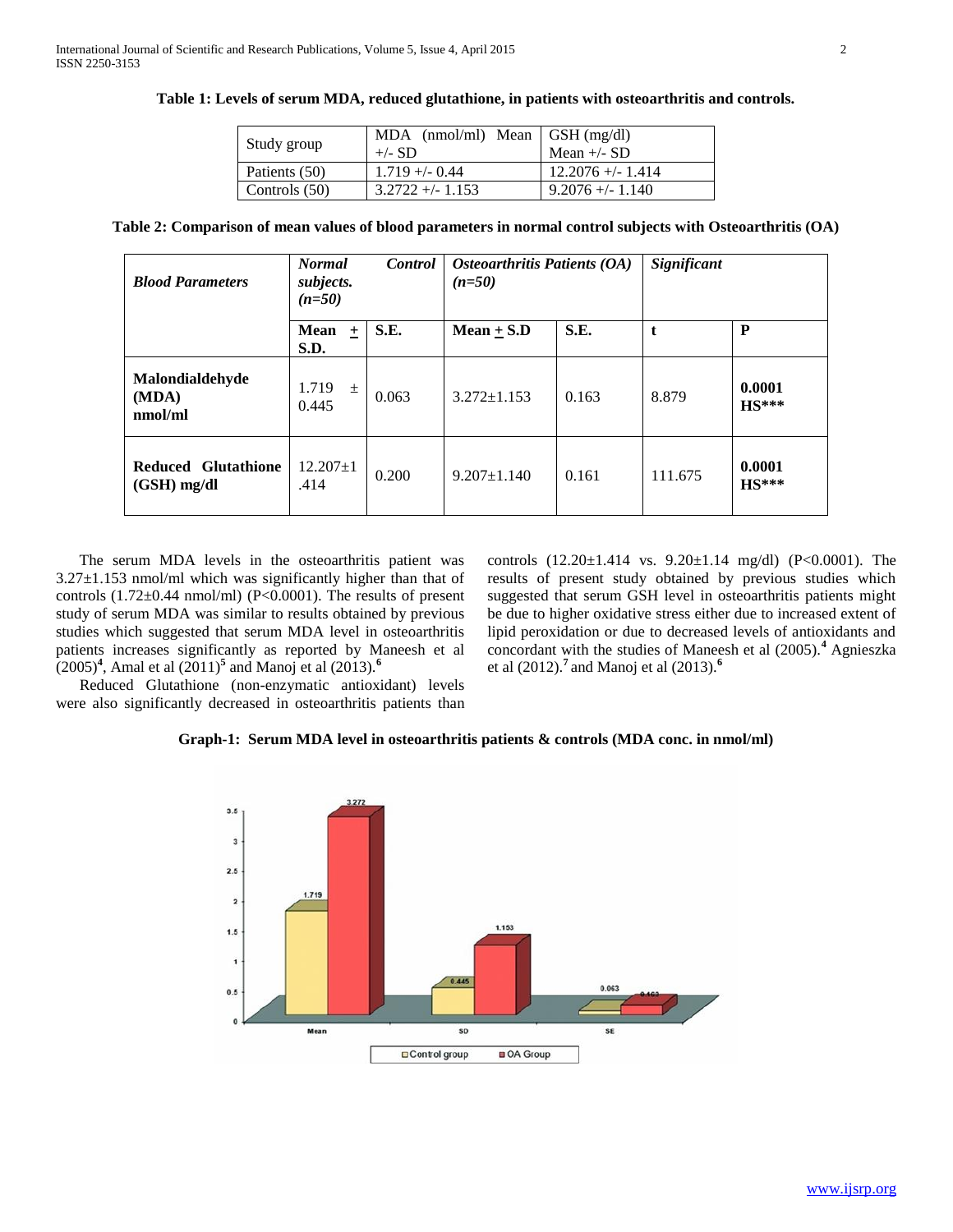**Graph-2: Reduced Glutathione (GSH) levels in osteoarthritis patients & controls (reduced glutathione conc. in mg/dl)**



#### IV. DISCUSSION & CONCLUSION

 Osteoarthritis is characterized by increased markers of oxidative stress. Recent studies have suggested that human articular Chondrocyte can actively produce reactive oxygen species (ROS). ROS are released during inflammation of the Synovial membrane of synoviocyte. These radical oxygen species with oxidative activity play an important role in the Chondrocyte catabolic program being the mediators and effecters of cartilage damage. The damaging effect of the process is initiated by a chain reaction that provides continue supply of free radicals which initiates further Peroxidation.

 The present study showed significant increase in lipid Peroxidation product MDA & significant decrease in nonenzymatic antioxidant marker reduced glutathione. Since MDA is an index of lipid Peroxidation, its level was estimated in patients with osteoarthritis to estimate the extent of lipid Peroxidation.

 MDA levels were found to be significantly increased in osteoarthritis patients than in healthy individuals, indicating an increase in the process of lipid Peroxidation in osteoarthritic patients. Results are in agreement with Ruby K B. I et al (1998)<sup>8</sup>, K. K. Mane et al (1999)<sup>9</sup> and Tiku et al (2000 & 2003)<sup>10,11</sup>.

 Reduced glutathione a non-enzymatic antioxidant marker estimated in OA and healthy subjects (control). Reduced glutathione levels were found to be significantly decreased in patients with osteoarthritis than in healthy subjects indicating inadequate antioxidant mechanism in patients suffering from osteoarthritis. Results are in agreement with M Maneesh et al (2005),**<sup>4</sup>** suprapaneni Krishnamohan (2007)**<sup>12</sup>** and Manoj et al  $(2013).$ <sup>6</sup>

 From the above discussion it is presumed that oxidative stress involved in pathogenesis of OA which results due to increased free radical production. This leads to alteration in the antioxidant status which varies with the individual antioxidant depending upon their biochemical action. This is evident by noting significant decreased in GSH. Further research required in this area to know the status of other antioxidant marker & about their beneficial therapeutic effect in the management of osteoarthritis.

#### **REFERENCES**

- [1] Hegemann, N.B.; kohn. L. Brnnberg, and Schmidt, M. F. "Osteoarthritis" cartil, 2002; 10:714-721.
- [2] De Figueiredo EC, Figueiredo GC, Dantas RT (Dec). "Influence of meteorological elements on osteoarthritis pain: a review of the literature". Rev Bras Reumatol. 2011; 51(6):622–628.
- [3] Buege, JA, Aust, SD. "Microsomal lipid peroxidation in. Fleicher S, Packer, L, eds. Methods in Enzymology". Acedemic press, London. 1978; 52:302- 309.
- [4] Maneesh M, Jayalekshmi H, Suma T , Chatterjees, Singh T A. "Evidence for oxidative stress in osteoarthritis". Indian journal of clinical Biochemistry; 2005; 20(1): 129-130.
- [5] Amal mohamad El-barbary et al. "Lipid peroxidants & antioxidants levels in RA and OA". The Egyptian Rheumatologist. 2011; 33:179-185.
- [6] Paliwal Manoj Narayan et al. "Study of serum MDA & reduced glutathione level in patients with OA"29 july 2013; 2(30):5682-5687.
- [7] Agnieszka Staron, Grzegorz Ma˛kosa, Maria Koter-Michalak. "Oxidative stress in erythrocytes from patients with rheumatoid arthritis". Rheumatol Int. 2012; 32:331-334.
- [8] Ruby k BI, Fil chagin NM, Sabadyshin RA Change in lipid peroxidation in patient with primary osteoarthrosis deformans. Ter Arkh 1988; 60 (9): 110 – 113.
- [9] Mane K. K., Sardeshmukh A. S, Rathi D. B, Suryakar A. N. Lipid peroxide and Antioxidants in arthritis Medical Journal of western India (1999); 27:  $108 - 110$
- [10] Moti L, Tiku, Shah Rahul, Allison G. T Evidence linking chondrocyte lipid peroxidation to cartilage matrix protein degradation The Journal of Biological chemistry 2000; 275 (26): 20069 – 20076
- [11] Tiku M L, Allison G T, Naik K, Karry S K Malondialdehyde oxidation of cartilage by chondrocytes. Osteoarthritis cartilage march 2003; 11[3]: 159- 166.
- [12] Suprapaneni Krishna Mohan, Venkataraman G Status of lipid peroxidation , glutathione , ascorbic acid, vitamin E and antioxidant enzymes in patients with osteoarthritis. Indian journal of medical sciences 2007; 61 [1]: 9-14.